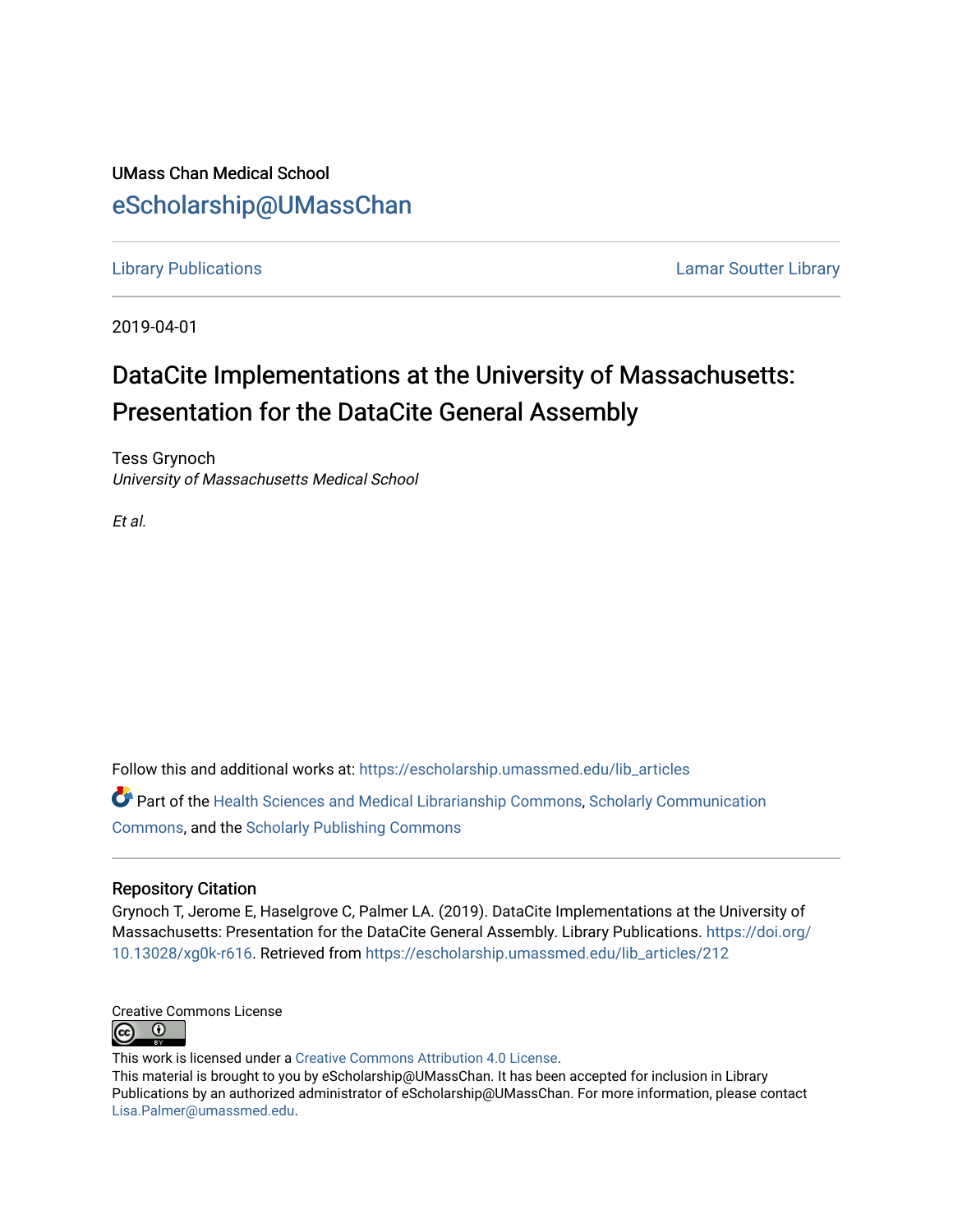# DataCite Implementations at the University of Massachusetts

Presentation for DataCite General Assembly April 1, 2019 Tess Grynoch, @Te\_Gryn

Erin Jerome, Libraries, UMass Amherst Christian Haselgrove, CANDI, UMass Medical School Lisa Palmer, Lamar Soutter Library, UMass Medical School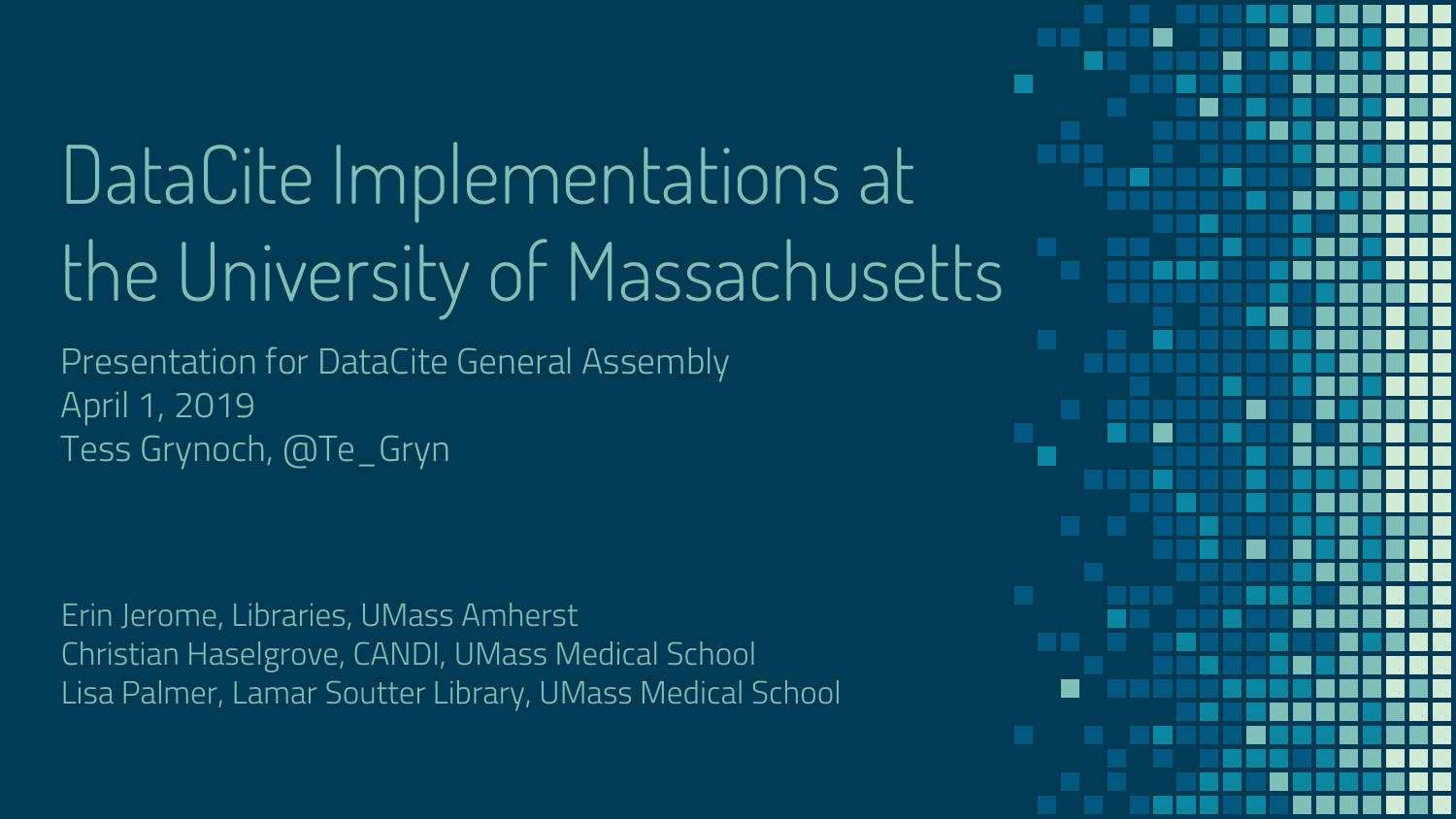

▪ 5 campuses, 3 groups on two of the campuses currently using DataCite



- UMass Amherst Libraries
- UMass Medical School Library
- CANDI (Child and Adolescent NeuroDevelopment Initiative), based at UMass Medical School

Joined DataCite: March 2018 (migrated from EZID)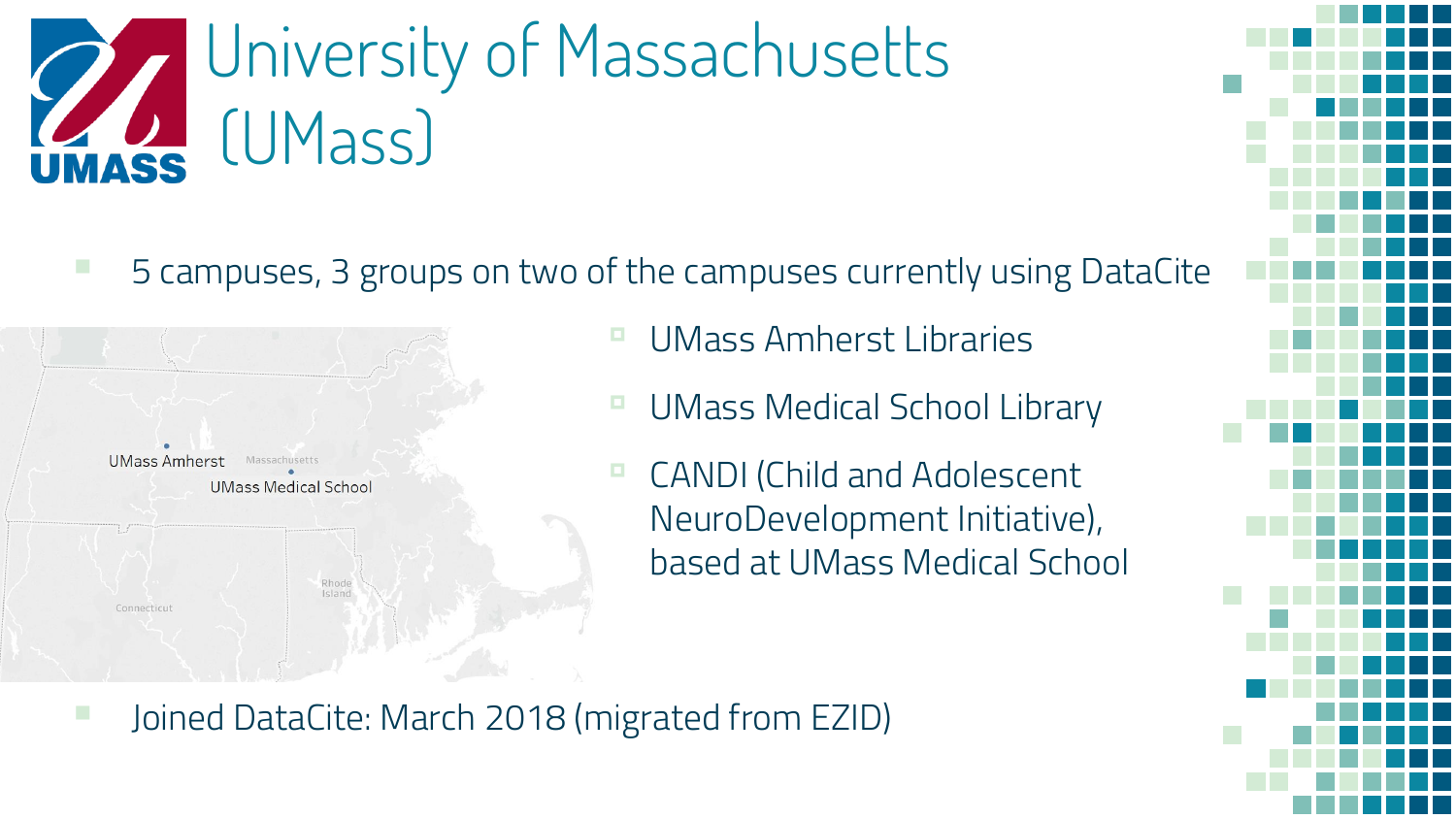# DataCite Implementation: UMass Medical School Library



### [eScholarship@UMMS](https://escholarship.umassmed.edu/)

- Data
- Posters
- Presentations
- Theses & **Dissertations**
- Post-prints

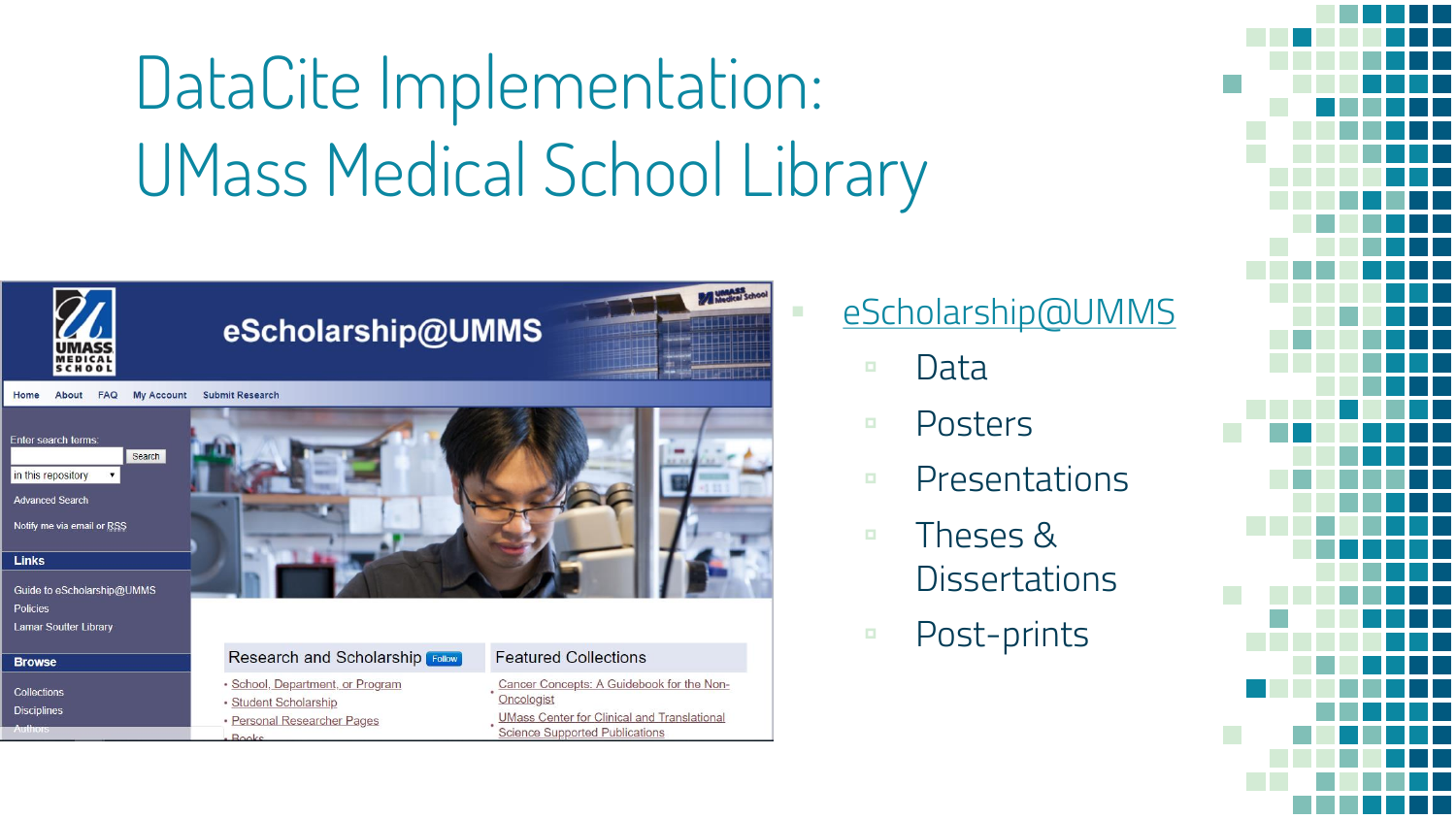# DataCite Implementation: UMass Amherst Libraries

| <b>UMassAmherst</b>                                                                                                                                                                            |                                                                                 |                                                                           |                         | Q<br>Library Site Search<br>Links $\vee$                                                         |                                                                                                                    |
|------------------------------------------------------------------------------------------------------------------------------------------------------------------------------------------------|---------------------------------------------------------------------------------|---------------------------------------------------------------------------|-------------------------|--------------------------------------------------------------------------------------------------|--------------------------------------------------------------------------------------------------------------------|
| <b>UMassAmherst</b><br>Libraries                                                                                                                                                               |                                                                                 |                                                                           |                         | <b>Ask Us</b>                                                                                    | г<br>п                                                                                                             |
| A Hi, lan Walls<br><b>Services</b><br><b>My Library Account</b><br>Borrowed<br>Requested<br>Courses - Enrolled<br>Courses - Taught<br><b>Badges</b><br>Settings<br><b><sup>(∌</sup> Logout</b> | Locations<br><b>Databases &amp; Collections</b><br><b>Dashboard</b><br>You have | <b>About Us</b><br><b>News &amp; Events</b>                               |                         |                                                                                                  |                                                                                                                    |
|                                                                                                                                                                                                | <b>Borrowed materials</b>                                                       | <b>Pending Requests</b>                                                   | <b>Enrolled Courses</b> | <b>Courses Taught</b>                                                                            |                                                                                                                    |
|                                                                                                                                                                                                | <b>Earned Badges</b>                                                            |                                                                           |                         |                                                                                                  | п                                                                                                                  |
|                                                                                                                                                                                                |                                                                                 | @ 2019 University of Massachusetts Amherst . Site Policies . Site Contact |                         | Cowabunga<br>×<br>You found the Teenage Mutant<br>Ninja Turtles statue in the Du Bois<br>Library | <b>My Library Account</b><br>Borrowed<br>Requested<br>Courses - Enrolled<br>Courses - Taught<br>Badges<br>Settings |
|                                                                                                                                                                                                |                                                                                 |                                                                           |                         |                                                                                                  | to Logout                                                                                                          |

**E** [ScholarWorks@UMassAmherst](https://scholarworks.umass.edu/)

- Using API to retrospectively assign DOIs to dissertations and theses
- Earn badges in the library

### **Badges Generation 1**

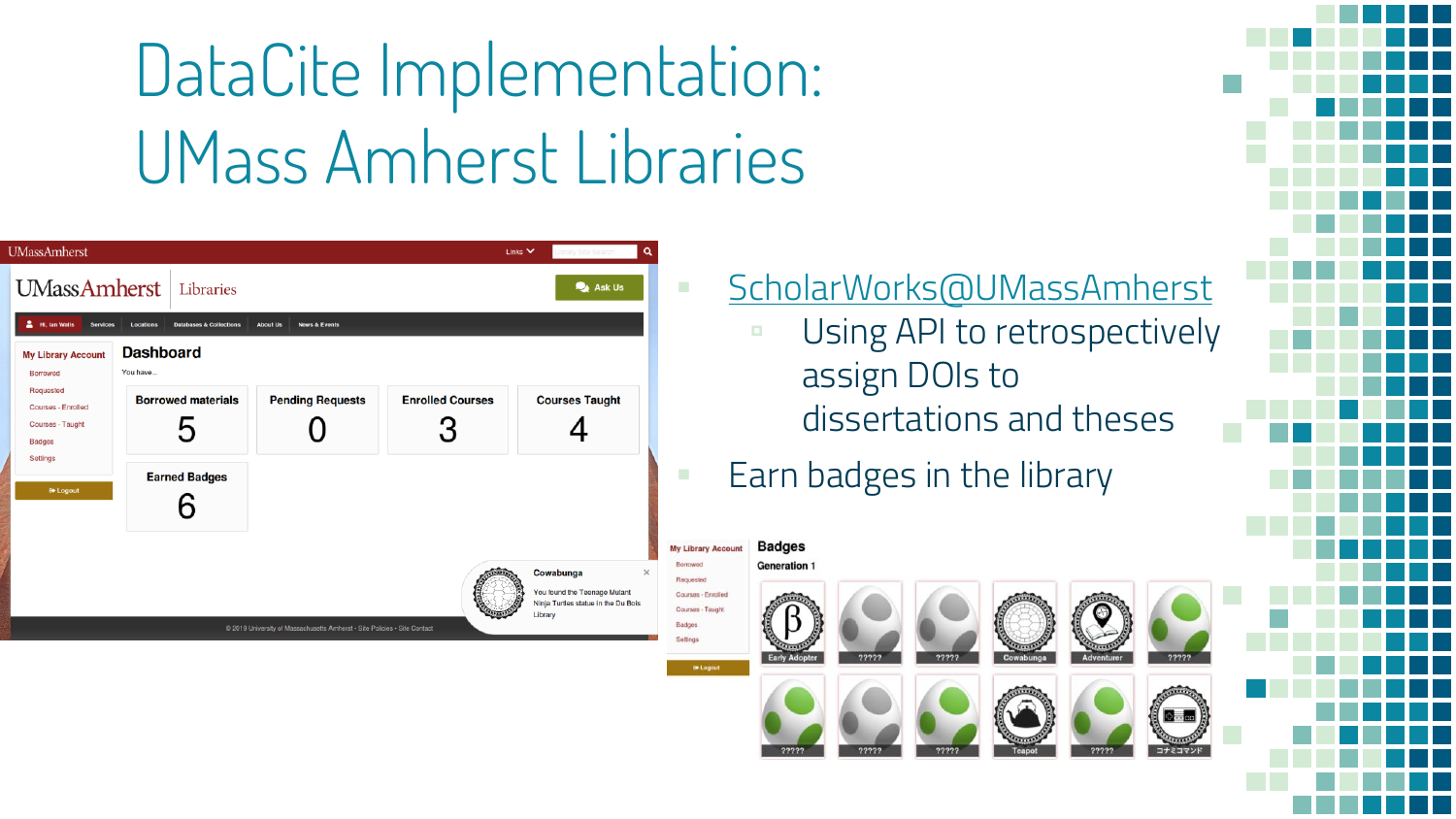# DataCite Implementation:

CANDI

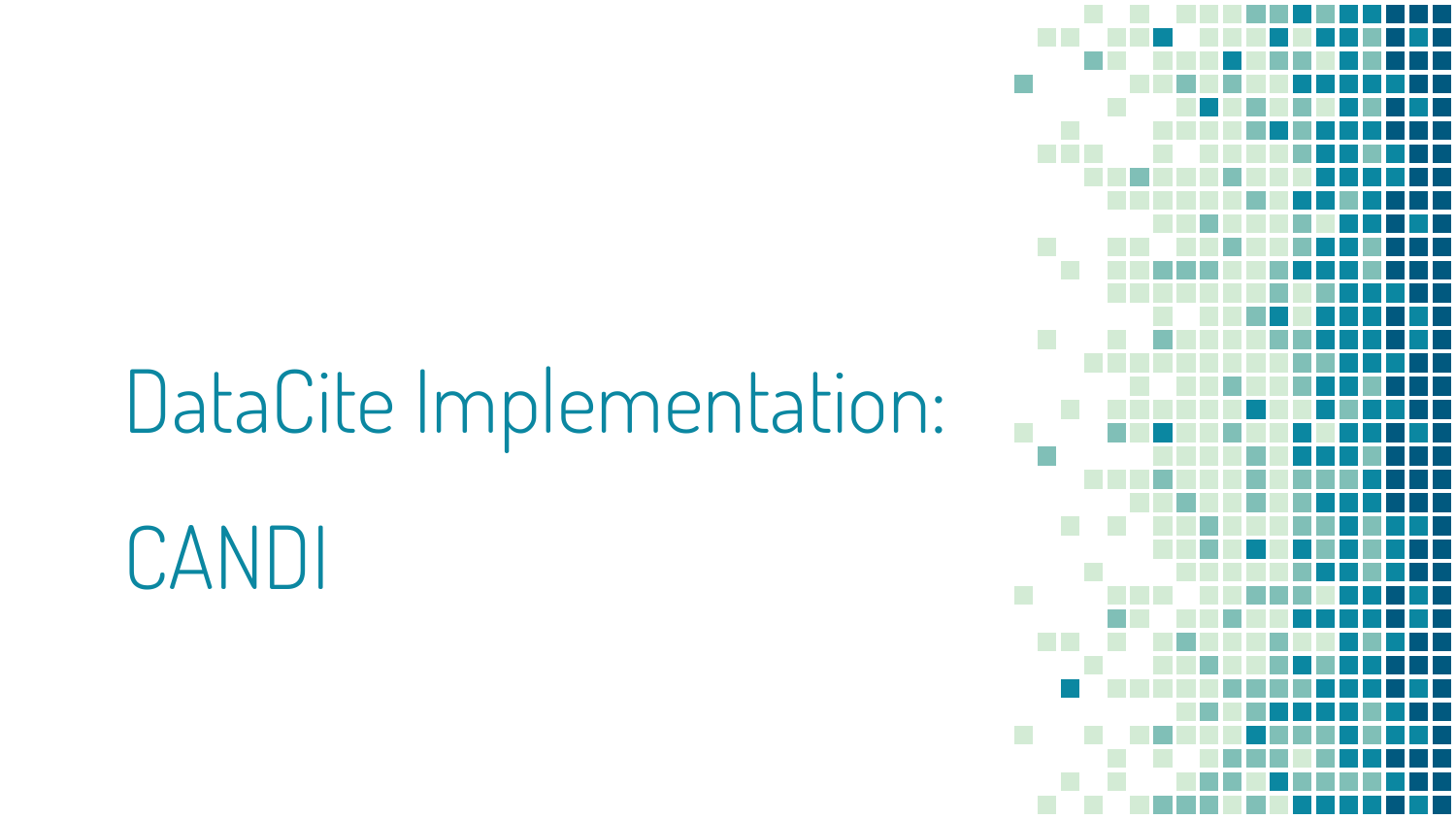## The scene



- **Brain imaging studies:** 
	- Large numbers of subjects are needed, but scanning is expensive.
	- Data have become first-class research objects, and large data sets are collected and shared for reuse.

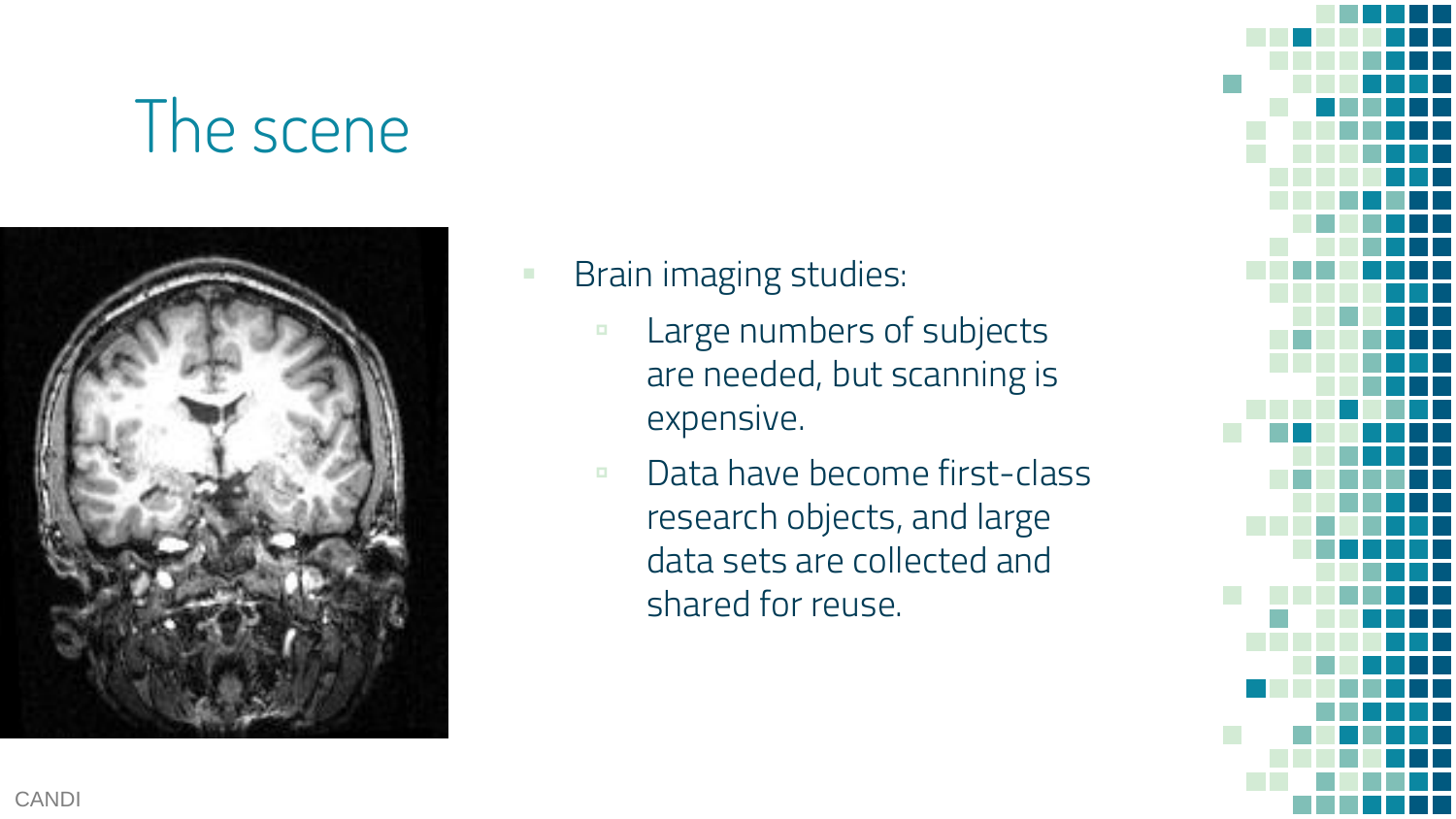## The problems

- Reproducibility
	- $\blacksquare$  A study won't typically use all of the scans from a large database and won't report exactly which scans were used.
- Credit
	- $\blacksquare$  If data is reused in a study, the data provider should be acknowledged for their contribution. Data providers will also want to track how their data is used.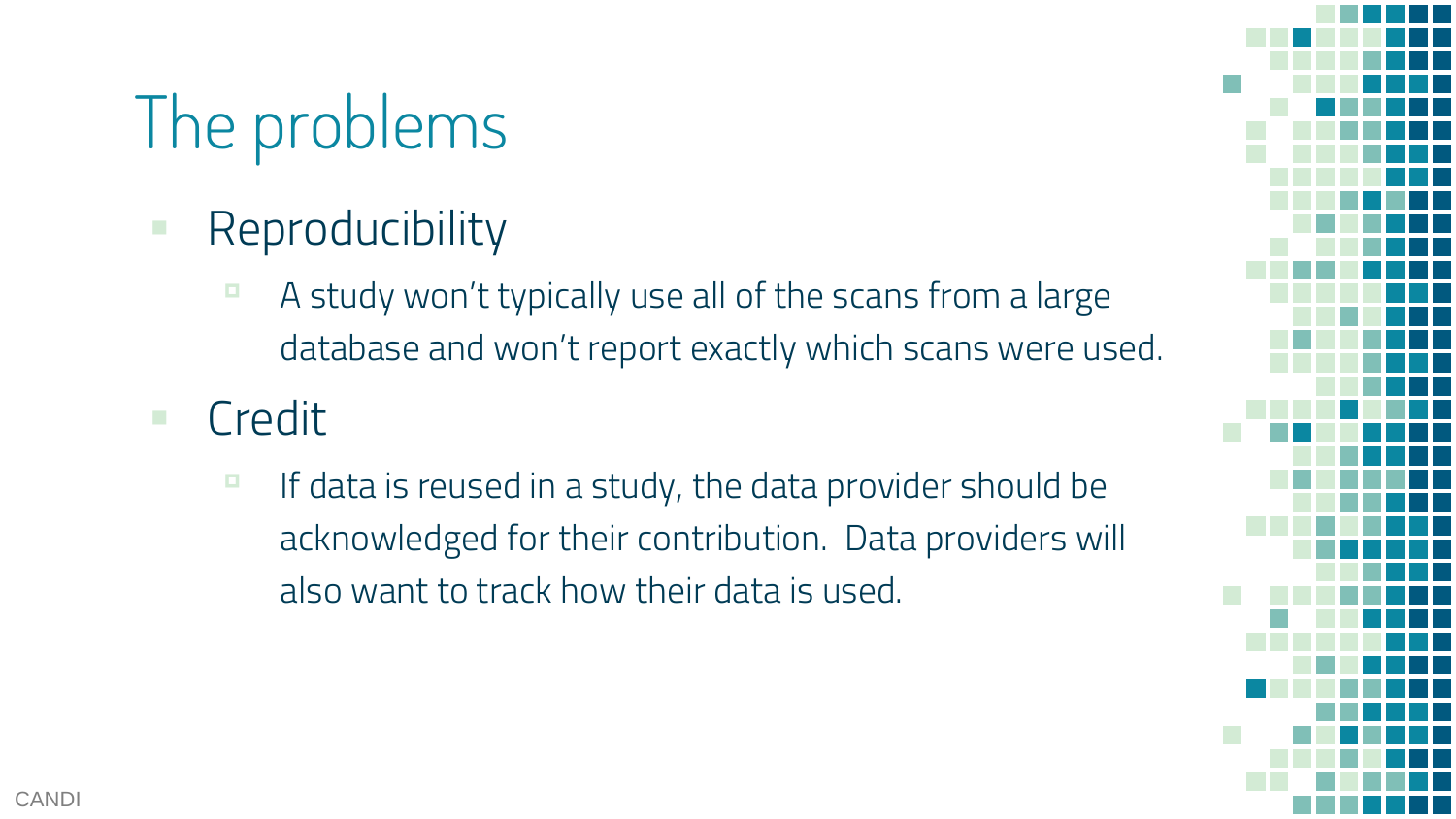## The approach

- Data providers assign DOIs to large data releases and scans within those releases
- DOI metadata links the parts

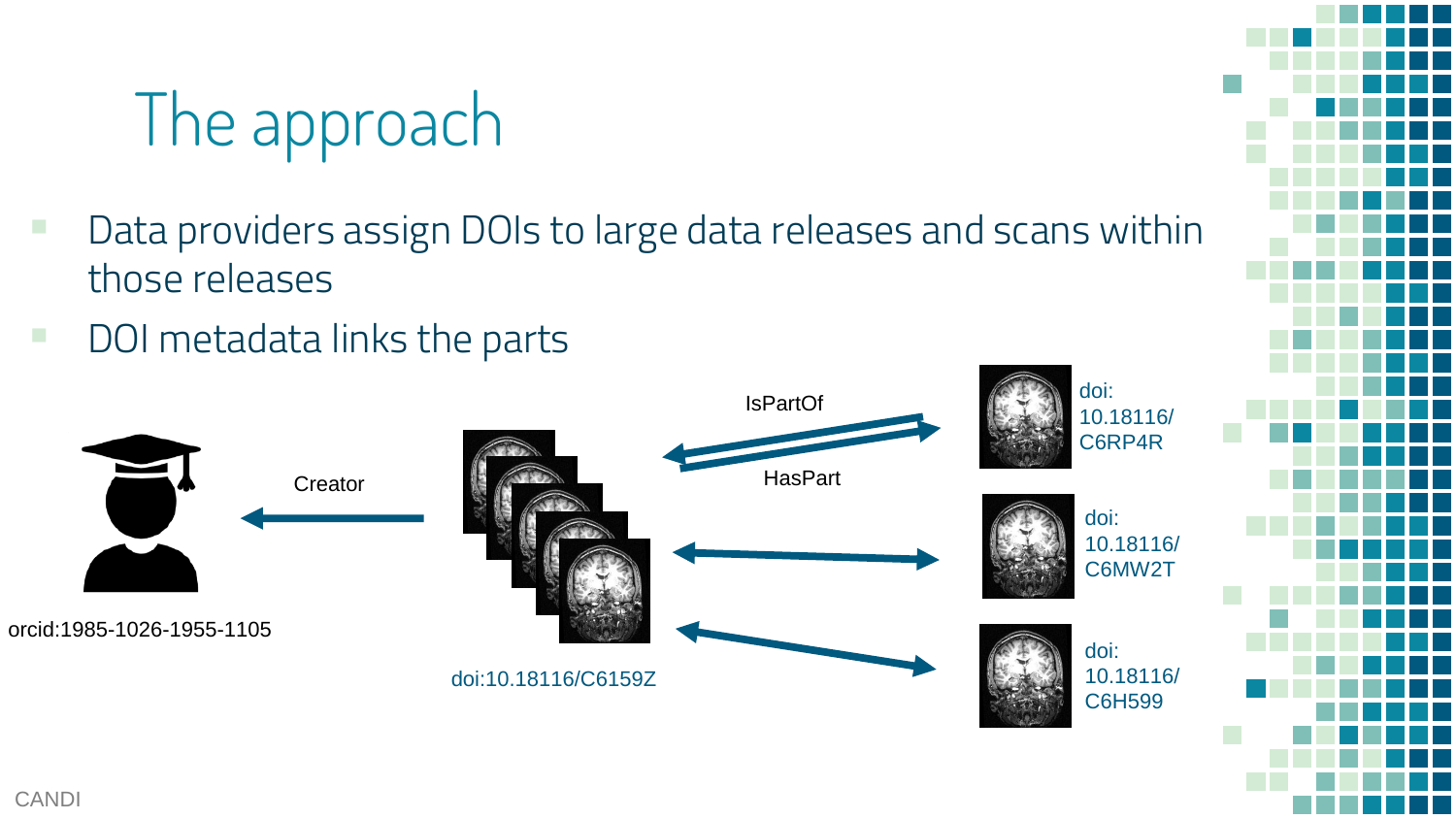# The approach (continued)

- New study takes a subset of the scans from multiple existing data releases.
- DOI is assigned to the collection of scans used in the new study.
- DOI metadata links the parts.

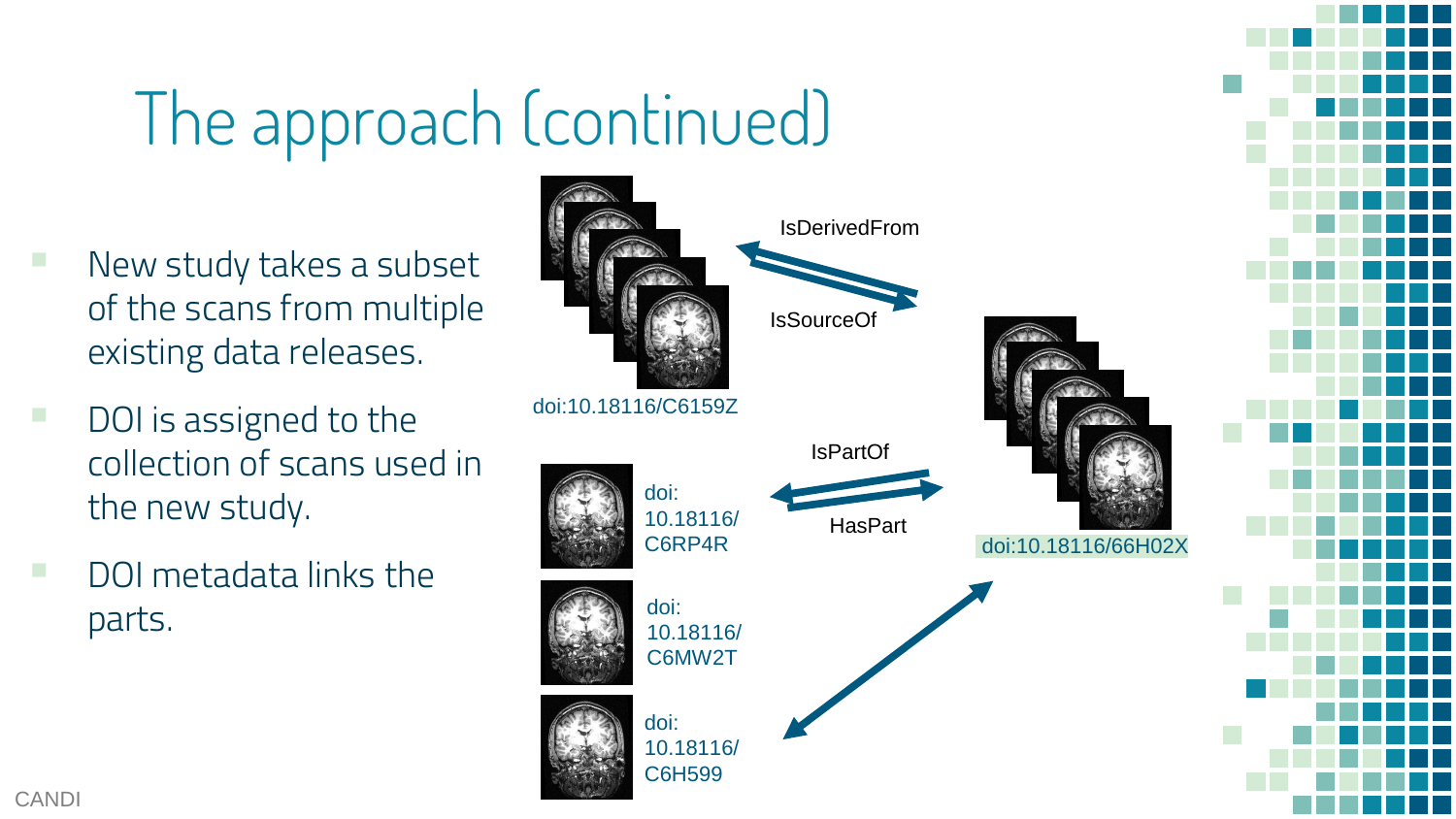## The solution

■ The authors publish the DOI of the data set they used, and the individual scans can be identified.



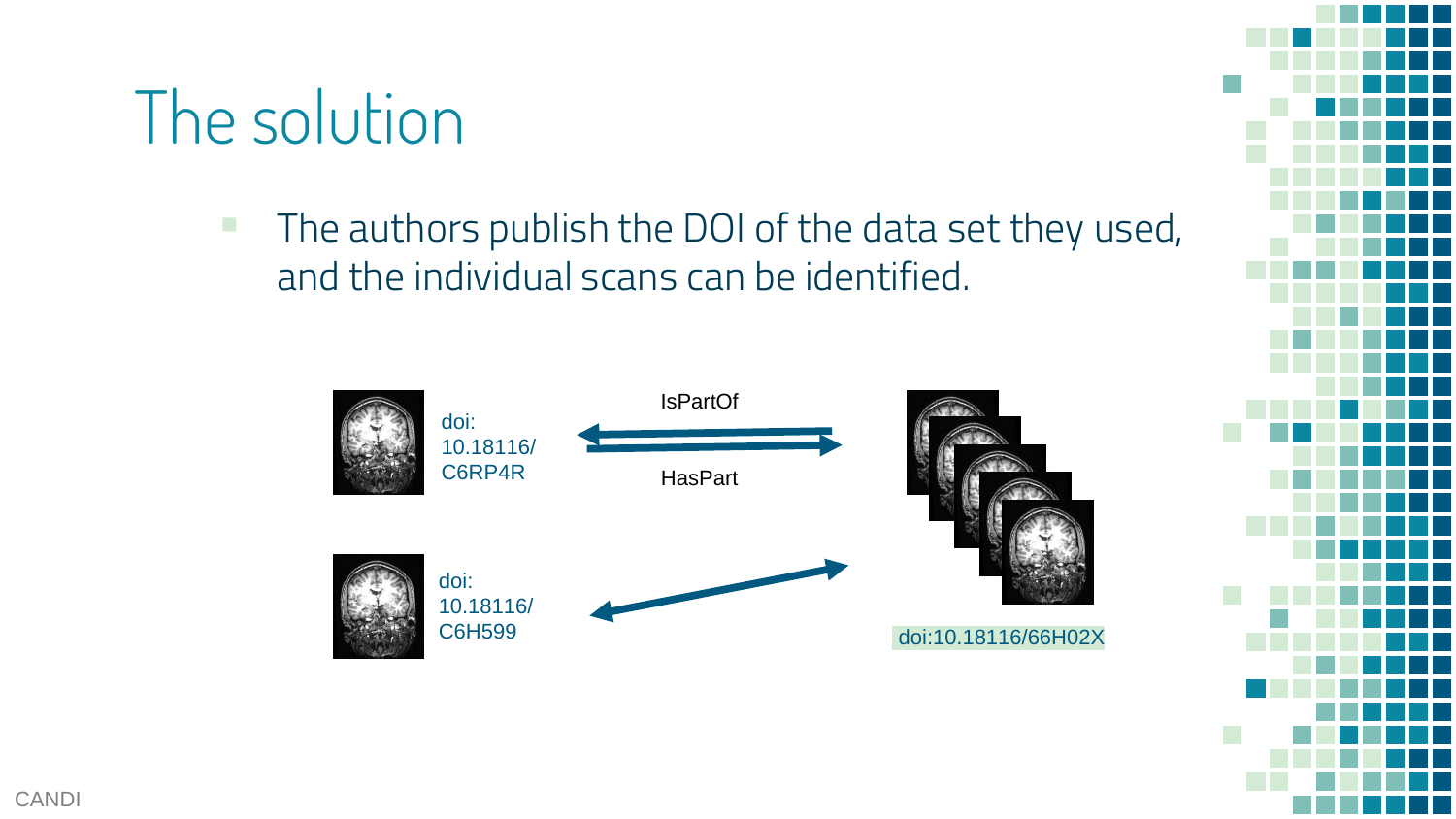## The solution (continued)

The source of the data can be tracked right back to the data providers, acknowledging their contribution and allowing them to track the use of the data they provided.

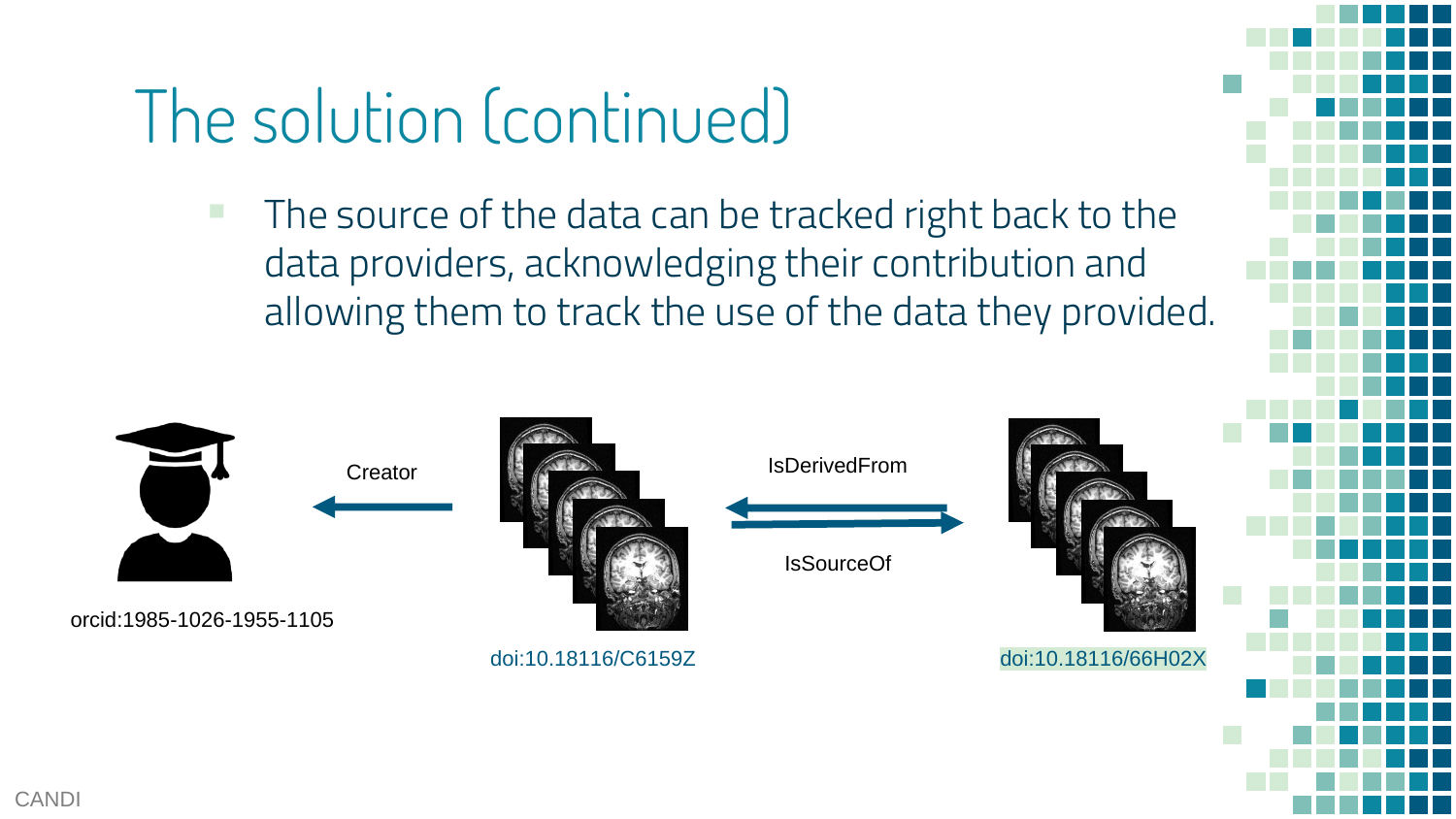## The solution (continued)

#### **CANDI Share Schizophrenia Bulletin 2008 data**

JA Frazier, SM Hodge, JL Breeze, AJ Giuliano, JE Terry, CM Moore, DN Kennedy, MP Lopez-Larson, VS Caviness, LJ Seidman, B Zablotsky & N Makris

Imaging Data published 2008 via Child and Adolescent NeuroDevelopment Initiative

Data for CANDI Share Schizophrenia Bulletin 2008 (reference below) as part of the CANDI Neuroimaging Access Point. This set includes preprocessed MRI images and segmentation results of all 4 diagnostic groups (Healthy Controls, N=29; Schizophrenia Spectrum, N=20; Bipolar Disorder with Psychosis, N=19; and Bipolar Disorder without Psychosis, N=35). Frazier JA, Hodge SM, Breeze JL, Giuliano AJ, Terry JE, Moore CM, Kennedy DN, Lopez-Larson MP, Caviness VS, Seidman LJ, Zablotsky B, Makris N. Diagnostic and sex...

 $\odot$  (i)

Chttps://doi.org/10.18116/c6159z **66** Cite